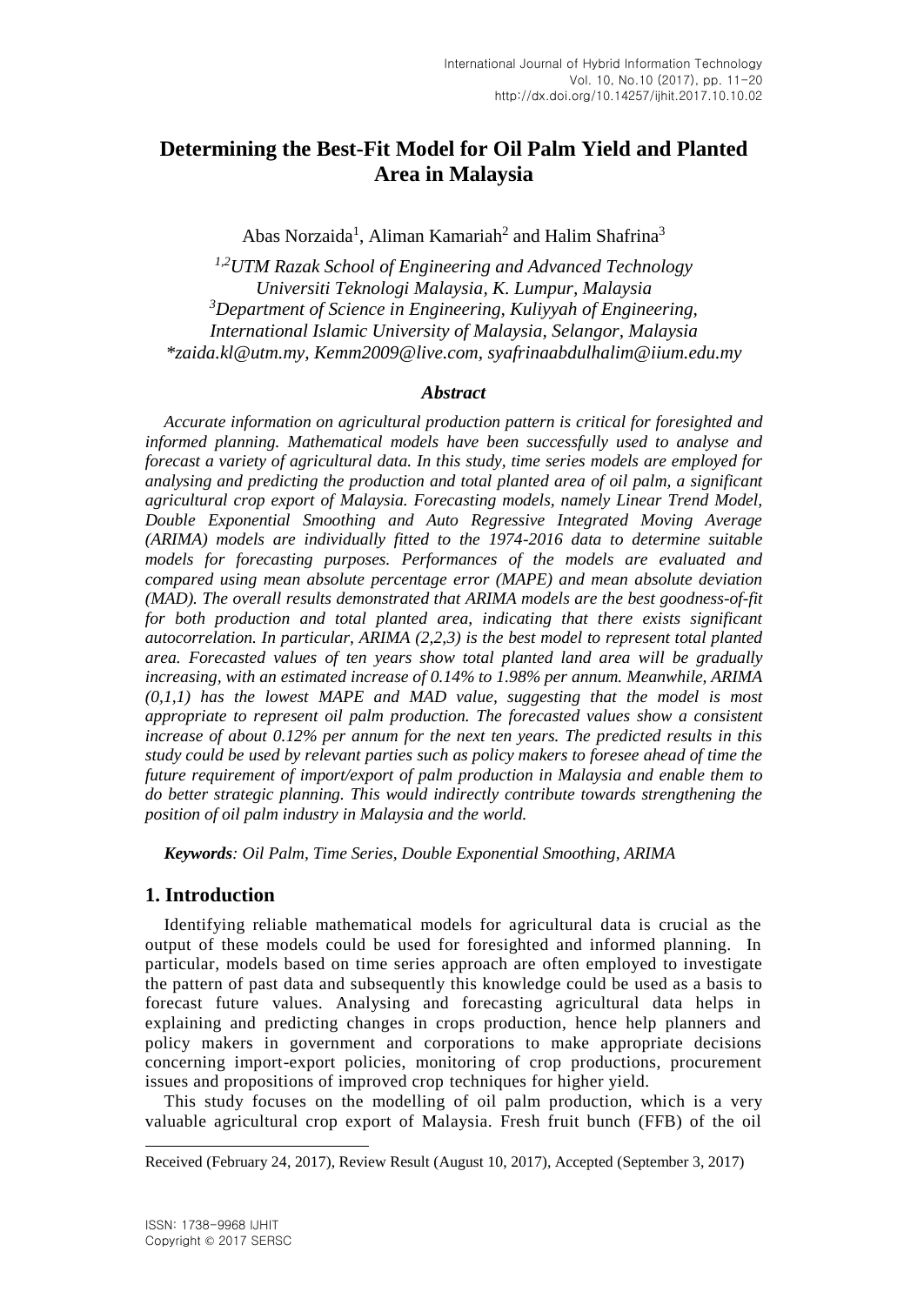palm tree produce kennel palm oil and palm oil [1]. Palm oil accounts for 35% of the world's vegetable oil market [2]. The crop is versatile as it could be harvested throughout the year and uses 10 times less land than other main oil producing crops such as soya, rapeseed and sunflower. In Malaysia, palm oil industry play a significant role in the country's economy by creating jobs opportunities and generation of income from exports. The industry is also the fourth largest contributor to Malaysia's Gross National income (GNI), with 36.6% shares of agriculture subsectors [3]. Malaysia is also the second palm oil producer in the world with 17,306 thousand tonne production in 2014 [4]. Oil palm plantation occupies the largest agriculture area in Malaysia with 48.5% planted in Peninsular Malaysia, 28.0% in Sabah and 23.5% in Sarawak [5].

Since oil palm is an important crop in Malaysia, various studies have been conducted. Talib and Darawi [6] analysed 1970 to 1999 data to develop a national model of the Malaysian palm oil market. Study by Abdullah [7] showed that the palm oil production in Malaysia depended on the maturity of oil palm tree, total area planted, replanting and yield. Khin *et al.*, [8] used vector error correction method(VECM), Multivariate Autoregressive Moving Average (MARMA) and ARIMA to forecast monthly price of palm oil of 1980 to 2011 data. The results showed that the MARMA model is more efficient and palm oil price was predicted to decrease. There are also studies focusing on the price of crude palm oil (CPO) using ARIMA-GARCH ([9]. Gan and Li [4] studied on Malaysia's palm oil position in the world market in 2035, with results showing domestic palm oil production is projected to rise by about 50%, about 26.6 million tons in 2035 while domestic demand of palm oil is expected to increase by more than 200% to 1.4 million tons in 2035.

Realising the importance of oil palm to the Malaysia economy, this study aims to develop models on oil palm 1) production and 2) total planted area. Forecasting is then conducted based on the appropriate model for a ten year period.

# **2. Materials and Model Development**

In this study, models on oil palm production and planted area are separately fitted and compared in order to determine the most suitable model for forecasting purposes. The data used are oil palm production in the form of yield per hectare and total planted area, and they are obtained from Malaysian Palm Oil Board (MPOB) portal. For the analysis of oil palm production, yearly yield per hectare of FFB production data for 1974-2016 are used while for planted area, data from the same interval (1974-2016) are used. Prior to selecting appropriate models, data are first analysed for trends and seasonality, subsequent, models are proposed based on the analysis results. Three forecasting models, linear trend model, double exponential smoothing and Auto Regressive Integrated Moving Average (ARIMA) model are fitted to determine the best model. However, before analysis is done, data are first transformed to natural log to stabilize the variance of time series.

In order to identify the most suitable model, performance of the models is evaluated by calculating mean absolute percentage error (MAPE) and mean absolute deviation (MAD) for each model. The values are then compared of which model with the lowest value is the better model.

#### **2.1. Linear Trend Model**

Trend model is a special case of the regression model in which the independent variable is just the time index variable.

$$
\hat{y}_t = \beta_0 + \beta_1 t + \varepsilon \tag{1}
$$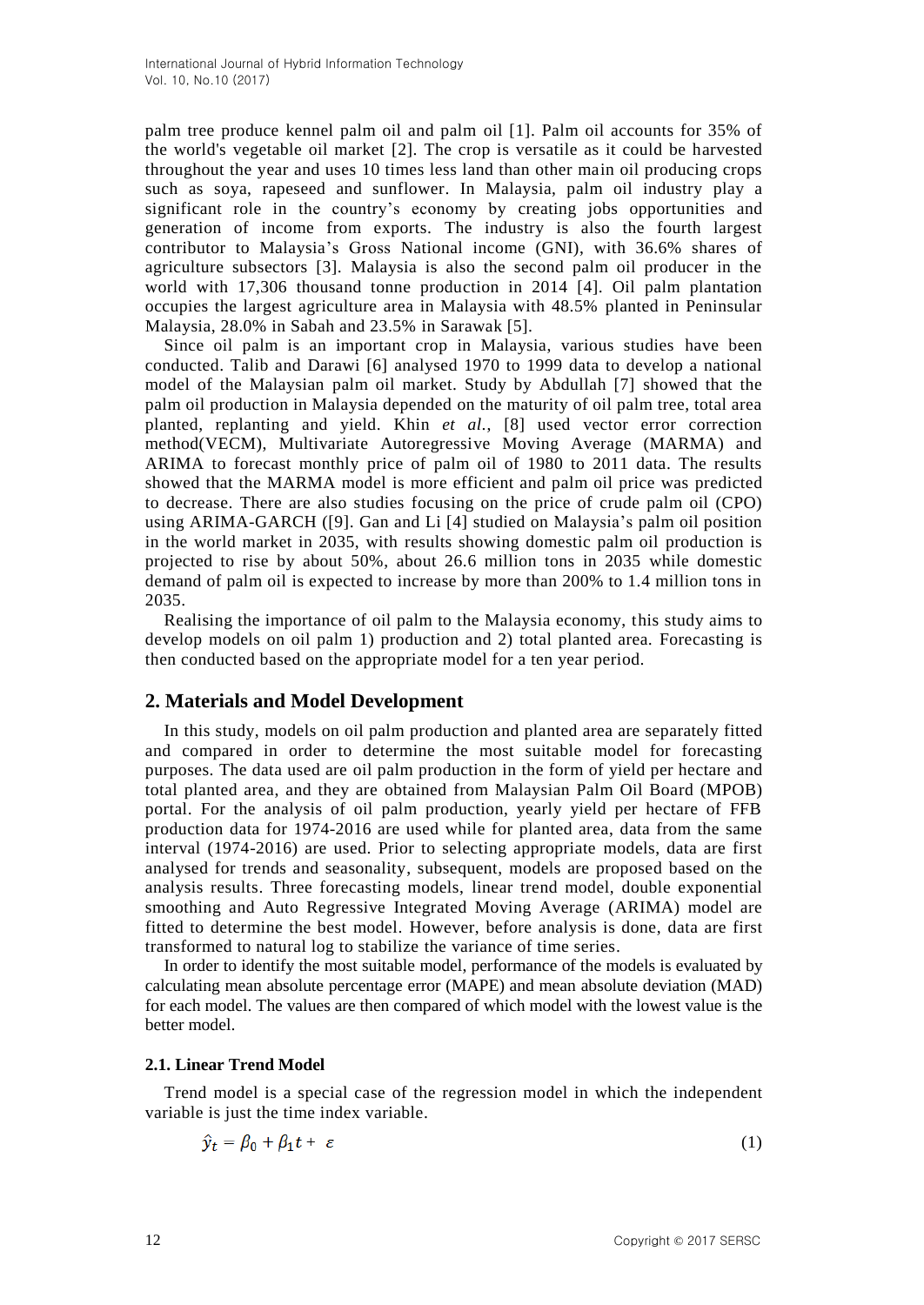Where  $\hat{y}_t$  = the forecast at present time t and  $\varepsilon_t$  the error term

#### **2.2. Double Exponential Smoothing**

In Exponential smoothing [9] technique, the exponentially weighted average of past observations is used as a basis to make forecasting. The size of the weight assigned to each observation depends on the arrangement of data with regards to time. The biggest weight is assigned to the present observation while less weight is assigned to an older data.

Double exponential smoothing technique smooths out the data when a trend is present. Exponential smoothing with a pattern works much like simple smoothing apart from that two components must be updated every period - level and trend. The level is a smoothed estimate of the value of the data at the end of every period. The trend is a smoothed gauge of the estimation of average growth at the end of every period. The specific formula for simple exponential smoothing is:

$$
S_t = \alpha * y_t + (1 - \alpha) * (S_{t-1} + b_{t-1}) 0 < \alpha < 1
$$
 (1)

$$
b_t = \gamma * (S_t - S_{t-1}) + (1 - \gamma) * b_{t-1} \ 0 < \gamma < 1 \tag{2}
$$

Note that the present value of the series is used to calculate its smoothed value replacement in double exponential smoothing. There are numerous techniques to choose the initial values for  $S_t$  and  $b_t$ .  $S_1$  is in general set to  $y_1$ .

Three recommendations for  $b_1$ 

 $b_1 = y_2 - y_1$  $b_1 = [(y_2 - y_1) + (y_3 - y_2) + (y_4 - y_3)]/3$  $b_1 = (y_n - y_1)/(n - 1)$ 

#### **2.3. Auto Regressive Integrated Moving Average (ARIMA)**

Auto regression is a multiple regression technique in which the independent variables are time lagged version of the time dependent variable

$$
\hat{Y} = b_0 + b_1 Y_{t-1} + b_2 Y_{t-2} + \cdots + b_n Y_{t-n} + \delta
$$
\n(9)

where  $\delta$  - the error term of the model,

 $b_1, b_2, \dots$  - coefficient of AR terms

MA term is the number of terms that describe the persistence of a random shock from one observation to the next. A model with two moving average terms  $(q= 2)$  is one in which an observation depends on two preceding random shocks.

$$
Y_t = \varepsilon_t + \theta_t \varepsilon_{t-1} + \theta_{t-1} \varepsilon_{t-2} + \dots + \theta_n \varepsilon_{t-n}
$$
\n(10)

Where  $\theta$  is the coefficient of MA terms and  $\varepsilon$  is the residual or error term

Then, 
$$
\hat{y}_n = \delta + \sum_{i=1}^p b_i y_{t-i} + \epsilon_t + \sum_{j=1}^q \theta_j \epsilon_{t-j}
$$
 (11)

If the time series data is not stationary, the data are differenced in order to transform them to become stationary. This results in an "integrated", denoted by ARIMA( *p*, *d*, *q*) , where *d* is the order of differencing. There are three major steps to build ARIMA model; 1) Model identification 2) Parameter estimation and 3) Diagnostic checking. In model identification, the possible model could be moving average, autoregressive model or the mix of this model. Autocorrelation function (ACF) and partial autocorrelation (PACF) can be applied to make the first guess. Once the model is identified, the parameter need to be estimated, and in principle the parameter must be significant and generate lowest residual. A common method is to test the randomness of the residuals using Ljung–Box Statistics, and non-significant p-values indicate that the residuals are uncorrelated and the proposed model is suitable for fitting the historical data.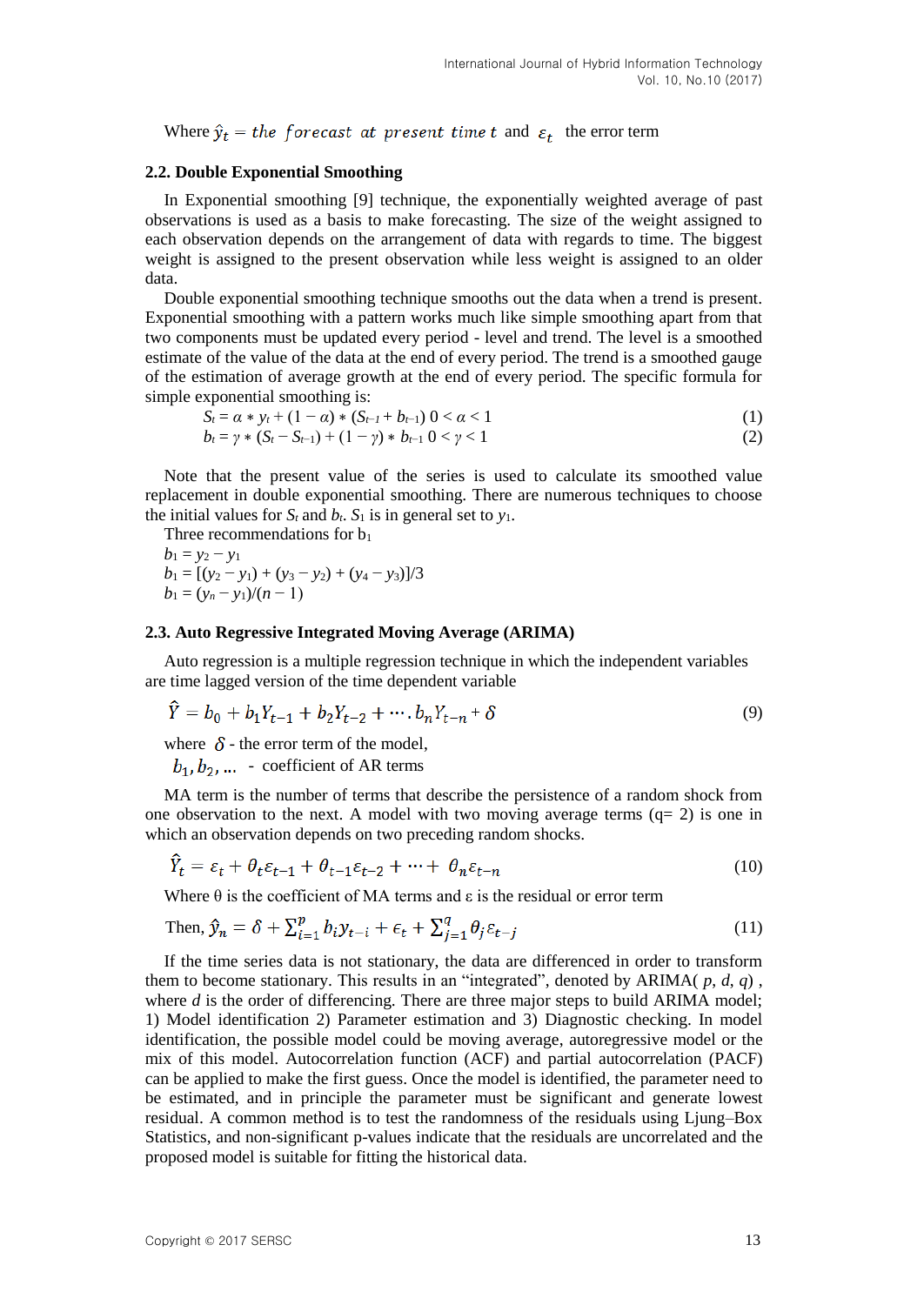# **3. Results and Discussions**

## **3.1. Total Planted Area**

Figure 1 shows that total planted area from 1974-2016 has an increasing and upward trend. Hence time series forecasting models namely Linear Trend model, Double Exponential Smoothing and ARIMA model are therefore fitted to determine the best model. The graph comparing fitted and observed value of each model is shown in Figure  $2(a) - (c)$  while the comparison using MAPE and MAD is given in Table 1. Visual comparison in Figure 2 indicates that the performance of both Double Exponential Smoothing and ARIMA is similar. However numerical comparison results show that ARIMA (2,2,3) has the lowest MAPE and MAD value. This indicates that that ARIMA (2,2,3) is the best model to represent total planted area of oil palm in Malaysia from 1974 -2016. The forecast for total planted area using ARIMA (2,2,3) model for the period 2018 to 2027 is given in table 2. Based on the forecasted values, the total of planted land area with oil palm is increasing gradually. Total planted area for 2016 is 5,737,985 hectare, hence an estimated increase of 1.24% in 2018.

|             | <b>Linear Trend Model</b> | <b>Double Exponential</b><br><b>Smoothing</b> | ARIMA $(2,2,3)$ |
|-------------|---------------------------|-----------------------------------------------|-----------------|
| <b>MAPE</b> | 0.6622                    | 0.0943                                        | 0.0745          |
| MAD         | 0.0418                    | 0.0060                                        | 0.0022          |

# **Table 1. Numerical Comparisons of both Models**

| Year | Forecast Arima (2,2,3)<br>(Hectare) | Increase $(\% )$ |
|------|-------------------------------------|------------------|
| 2018 | 5809383                             | 1.24             |
| 2019 | 5883151                             | 1.27             |
| 2020 | 5999706                             | 1.98             |
| 2021 | 6042268                             | 0.71             |
| 2022 | 6118571                             | 1.26             |
| 2023 | 6169643                             | 0.83             |
| 2024 | 6203117                             | 0.54             |
| 2025 | 6240940                             | 0.61             |
| 2026 | 6254319                             | 0.21             |
| 2027 | 6263109                             | 0.14             |

# **Table 2. Forecast Values for Total Planted Area**

#### **3.2. Oil Palm Production**

The second part of the study analyses oil palm production, measured in terms of yield of FFB per hectare. The first step is to investigate the time series data 1974 -2016 (see Figure 3) Visual inspection gives a strong indication of non-stationarity and no trend pattern for the yield of FBB production. Thus we consider Double Exponential Smoothing and ARIMA model. The graph comparing fitted value against observed data of each model is shown in Figure 4 (a) – (b) and the comparison using MAPE and MAD is given in Table 3. Results show ARIMA  $(0,1,1)$  has the lowest MAPE and MAD value, indicating that ARIMA  $(0,1,1)$  is the best model to represent yield of FFB in Malaysia from 1974 -2016. Forecast (Table 4) of yield per hectare from 2018 to 2027 show a gradual increase. The 2016 yield per hectare is 15.91 tonnes,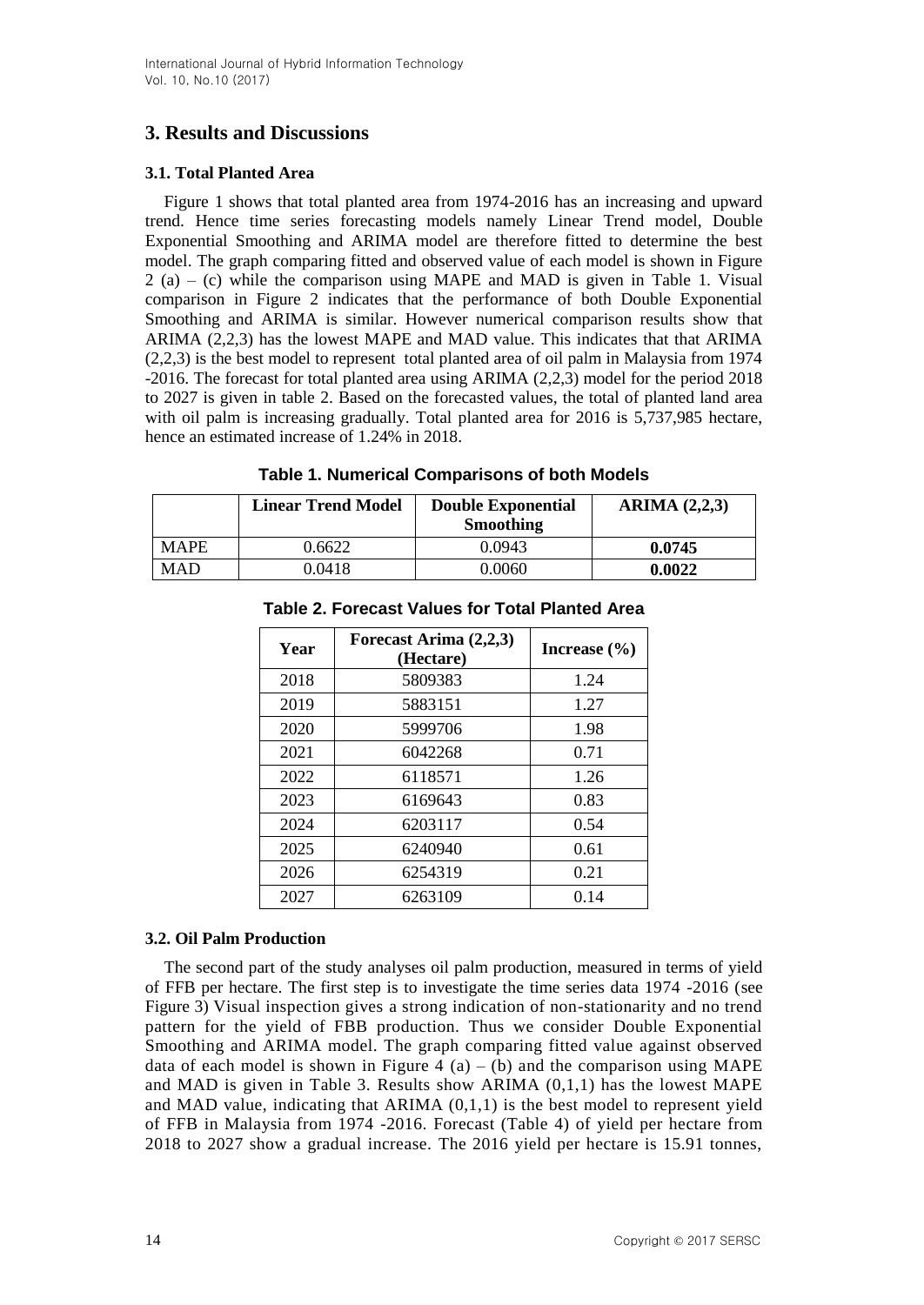hence it is predicted that an increase of 18.22% in 2018 and a more gradual increase until 2027.

|             | Double Exponential<br>Smoothing | ARIMA(0,1,1) |
|-------------|---------------------------------|--------------|
| <b>MAPE</b> | 1.68                            | 1.57         |
| MAD         | ነ በን                            | ገ በበ23       |

#### **Table 3. Numerical Comparisons of Both Models**

| Year | Forecast Arima $(0,1,1)$<br>(Tonne/Hectare) | Production      |
|------|---------------------------------------------|-----------------|
|      |                                             | Increase $(\%)$ |
| 2018 | 18.81                                       | 18.22           |
| 2019 | 18.83                                       | 0.10            |
| 2020 | 18.85                                       | 0.11            |
| 2021 | 18.87                                       | 0.11            |
| 2022 | 18.89                                       | 0.11            |
| 2023 | 18.91                                       | 0.11            |
| 2024 | 18.93                                       | 0.11            |
| 2025 | 18.95                                       | 0.11            |
| 2026 | 18.97                                       | 0.11            |
| 2027 | 19.00                                       | 0.19            |

#### **Table 4. Forecast Values for Yield**

## **4. Conclusion**

The palm oil industry in Malaysia has a profound contributions towards the economy, hence studies related to oil palm would contribute towards strengthening the position of the industry in Malaysia and in the world. In this study, time series forecasting method is well implemented for forecasting yearly production of oil palm yield and planted area. In both cases, ARIMA models are found to be the best goodness-of-fit to historical data, indicating that there is significant autocorrelation. For total planted area, ARIMA (2,2,3) is the best model to represent the 1974 -2016 data. Forecasted values of ten years show total planted land area will be gradually increasing. It is estimated the increase is between 0.14% to 1.98%.

Again, for FFB oil palm yield, ARIMA  $(0,1,1)$  is found to be the best model to represent time series data 1974 -2016. The forecasts for period 2018 to 2027 show an increase in production. It is estimated an increase of 18.22% in 2018 and later, a more steady increase until 2027. The predicted result or forecast value could be used by relevant parties such as policy makers to foresee ahead of time the future requirement of import/export of palm production in Malaysia and enable them to make better strategic planning.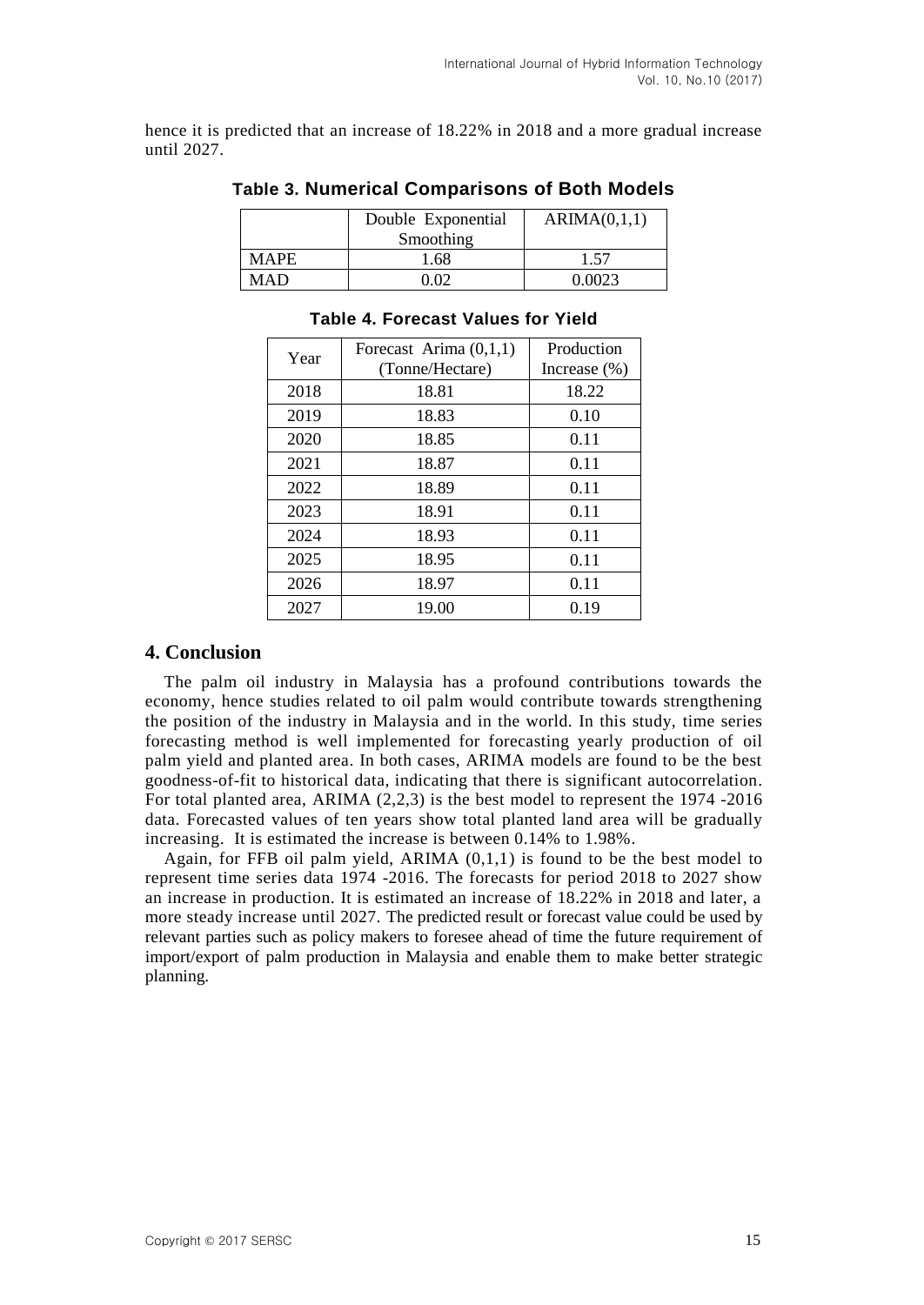# **Appendix**



**Figure 1. Total Planted Area of Oil Palm from 1974-2016**

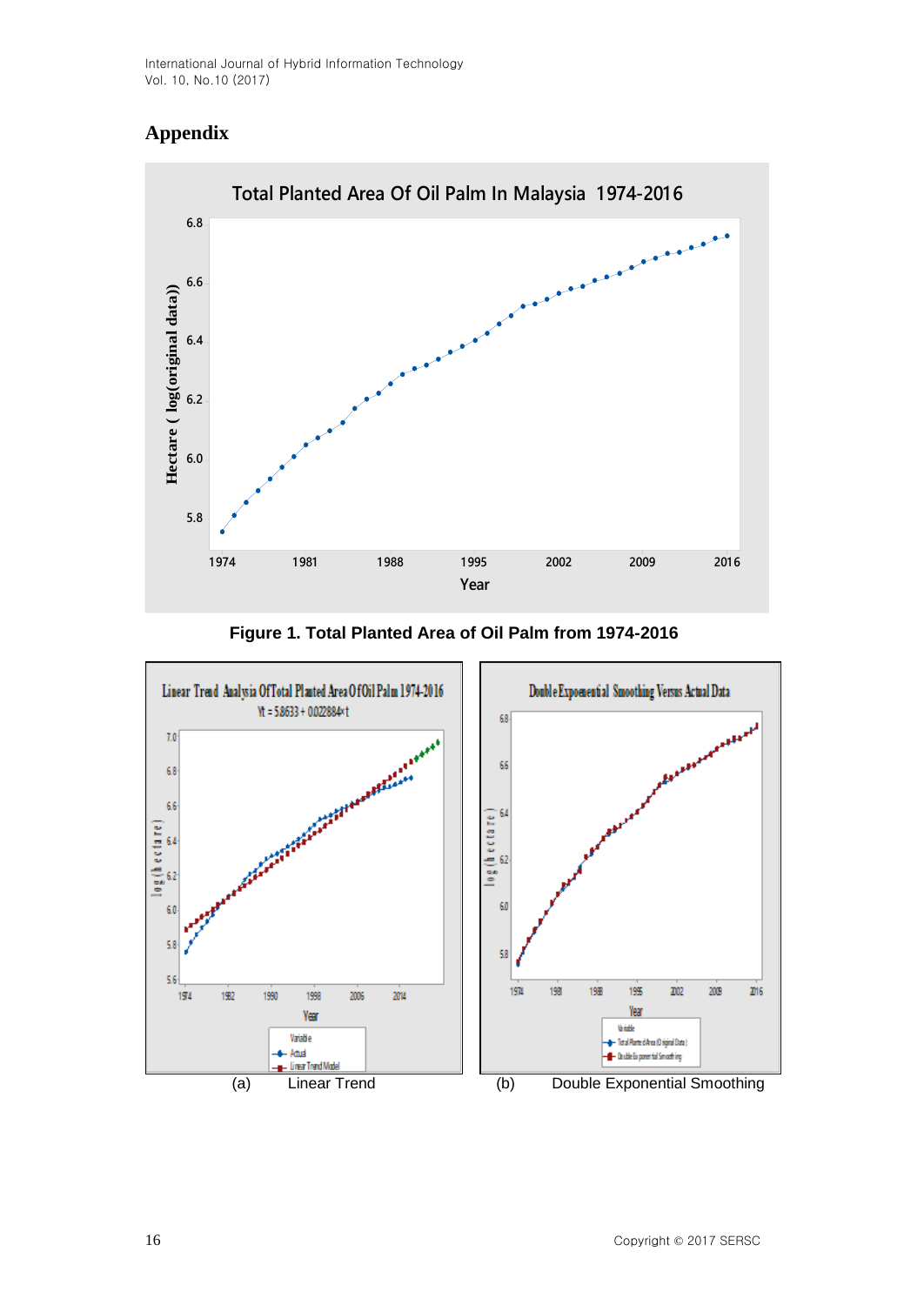

**Figure 2. Graph of Observed and Fitted Values of Each Model for Total Planted Area**



**Figure 3. Oil Palm Yield per Hectare from 1974-2016**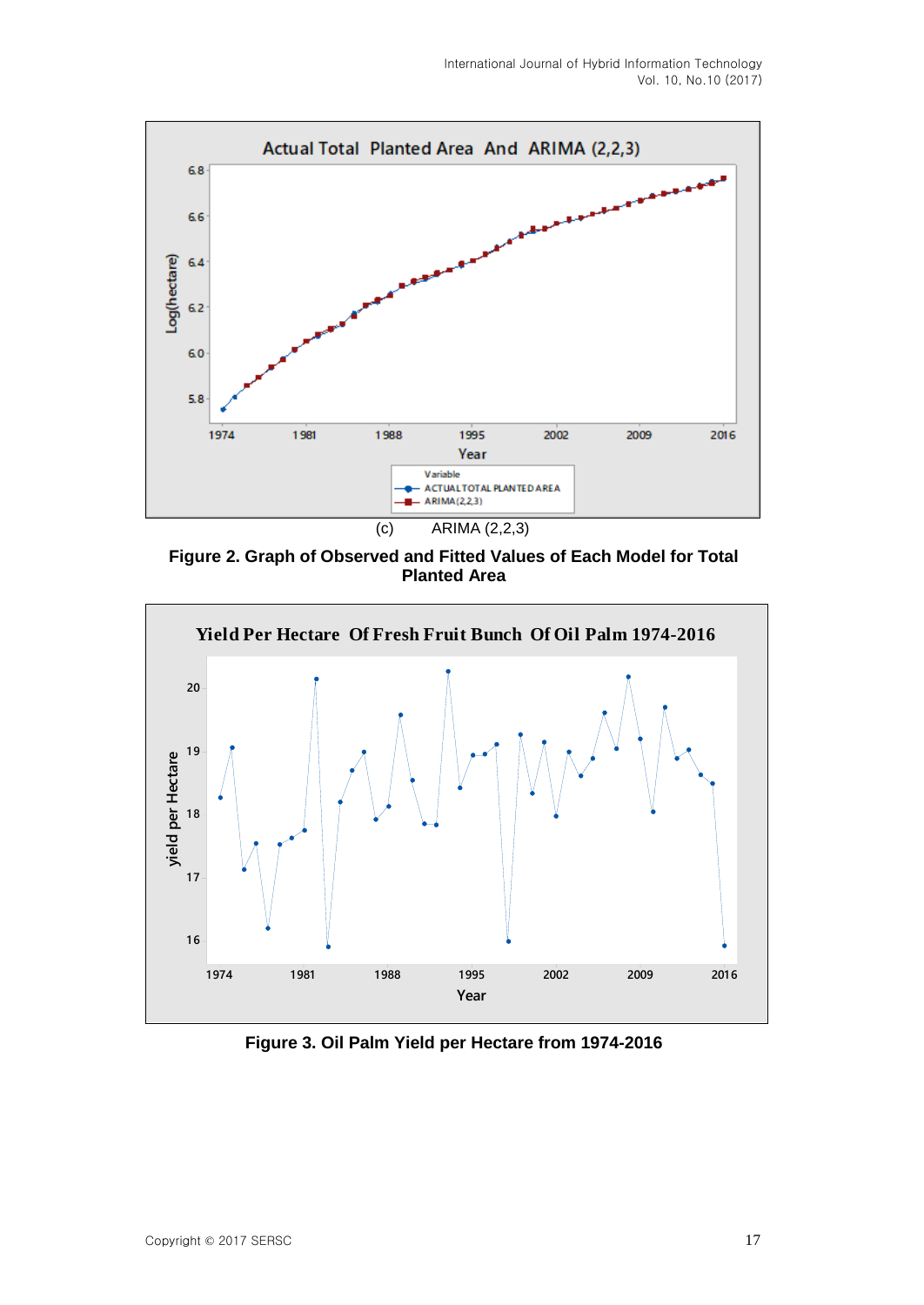International Journal of Hybrid Information Technology Vol. 10, No.10 (2017)



### **Figure 4. Graph of Observed and Fitted Values of Each Model for Yield per Hectare**

### **Acknowledgements**

We would like to thank Malaysian Palm Oil Board for the data used in this study. We also thank University Teknologi Malaysia for the support and funding of the study with Vote: Q.K130000.2540.15H74.

#### **References**

- [1] Malaysian Palm Oil Industry, [www.palmoilworld.org/about\\_malaysian-industry.html](http://www.palmoilworld.org/about_malaysian-industry.html) (retrieved 2 March 2017)
- [2] Green Palm Sustainability[, http://www.greenpalm.org/](http://www.greenpalm.org/) (retrieved 25 January 2017)
- [3] Palm Oil and Rubber, In: M.O.P.A. Industry, ed. ETP 2014. Malaysia: Ministry of Plantation and Industry, **(2014)**, pp. 96-113.
- [4] G. P. Yan and L. Z. Dong, "A Study on Malaysia's Palm Oil Position in the World Market 2035", Ieej, Issue, **(2012)**.
- [5] MPOB, 2016. Palm Oil, Malaysia: Department Of Statistics Malaysia.
- [6] B.A. Talib, and Z. Darawi, "An Economic Analysis of the Malaysian Palm Oil Market", Faculty of Economics, Universiti Kebangsaan Malaysia, Oil Palm Industry Economics J. vol. 2, no. 1, **(2002)**, pp. 19-27.
- [7] Abdullah, Ramli . Short-Term and Long-Term Projection of Malaysian Palm Oil Production Malaysian Palm Oil Board, Malaysia (2003), 3(1): 32-36.
- [8] A. A. Khin, Z. Mohamed, C. Agamudai N.Malarvizhi and S. Thambiah, "Price Forecasting Methodology of the Malaysian Palm Oil Market", The International Journal of Applied Economics and Finance, vol. 7, **(2013)**, pp. 23-36.
- [9] M. H. Ahmad, P. Y. Ping and N. Mahamed, "Volatility modelling and forecasting of Malaysian crude palm oil prices", Applied Mathematical Sciences, 6159-6169. DOI: [10.12988/ams.2014.48650,](http://dx.doi.org/10.12988/ams.2014.48650) vol. 8, no. 121-124, **(2014)**.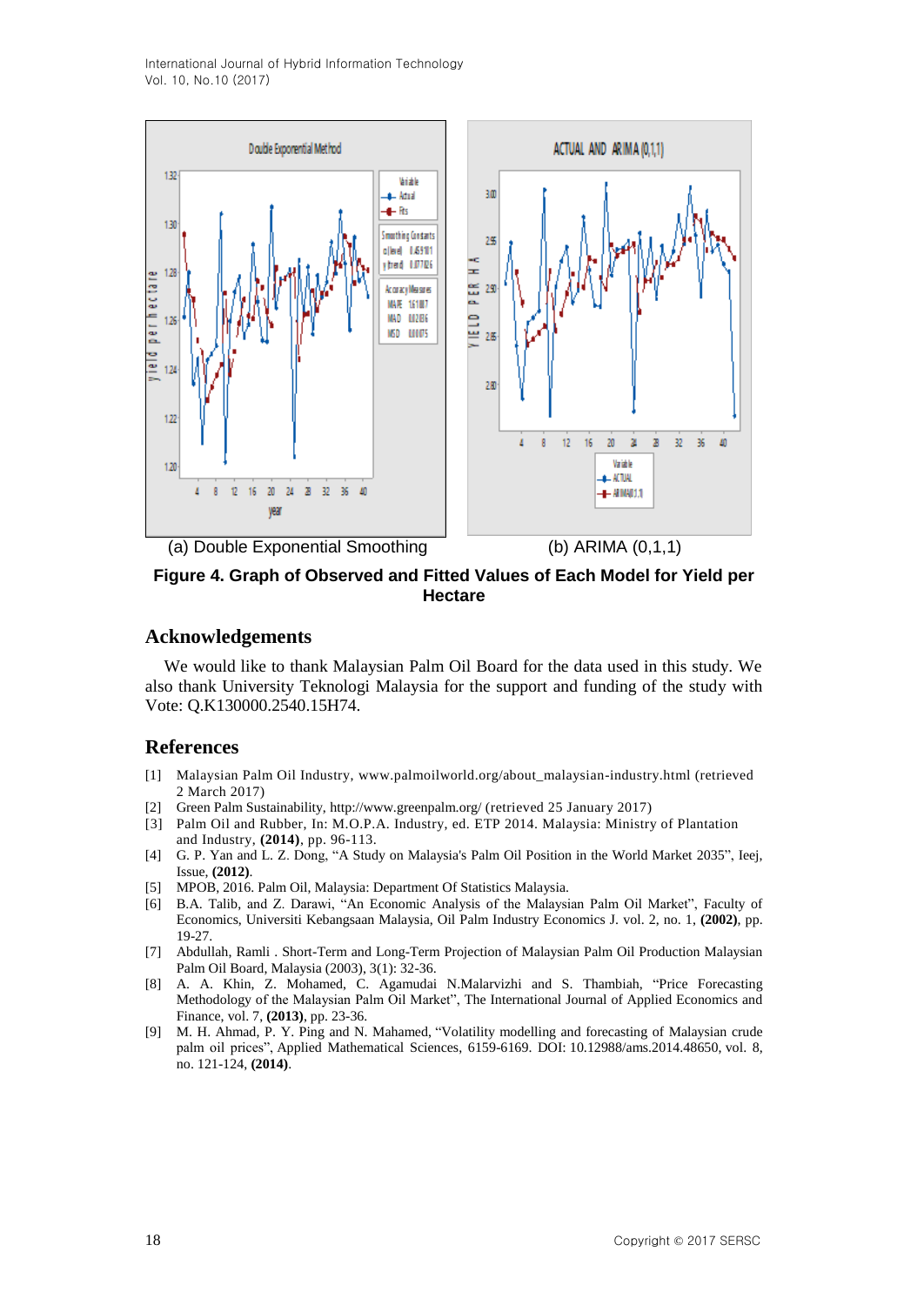# **Authors**

**Norzaida Abas**, he is a Senior Lecturer at University Teknologi Malaysia in Mathematics and Statistics.

Education

Degree : York University, Toronto, Canada Masters : University of Wales, Cardiff, UK Phd : University Teknologi Malaysia, Malaysia

Area of Interest

Statistical Modeling Modeling and Forecasting in Hydrology Extreme Rainfall Analysis Statistical Downscaling with respect to Climate Change